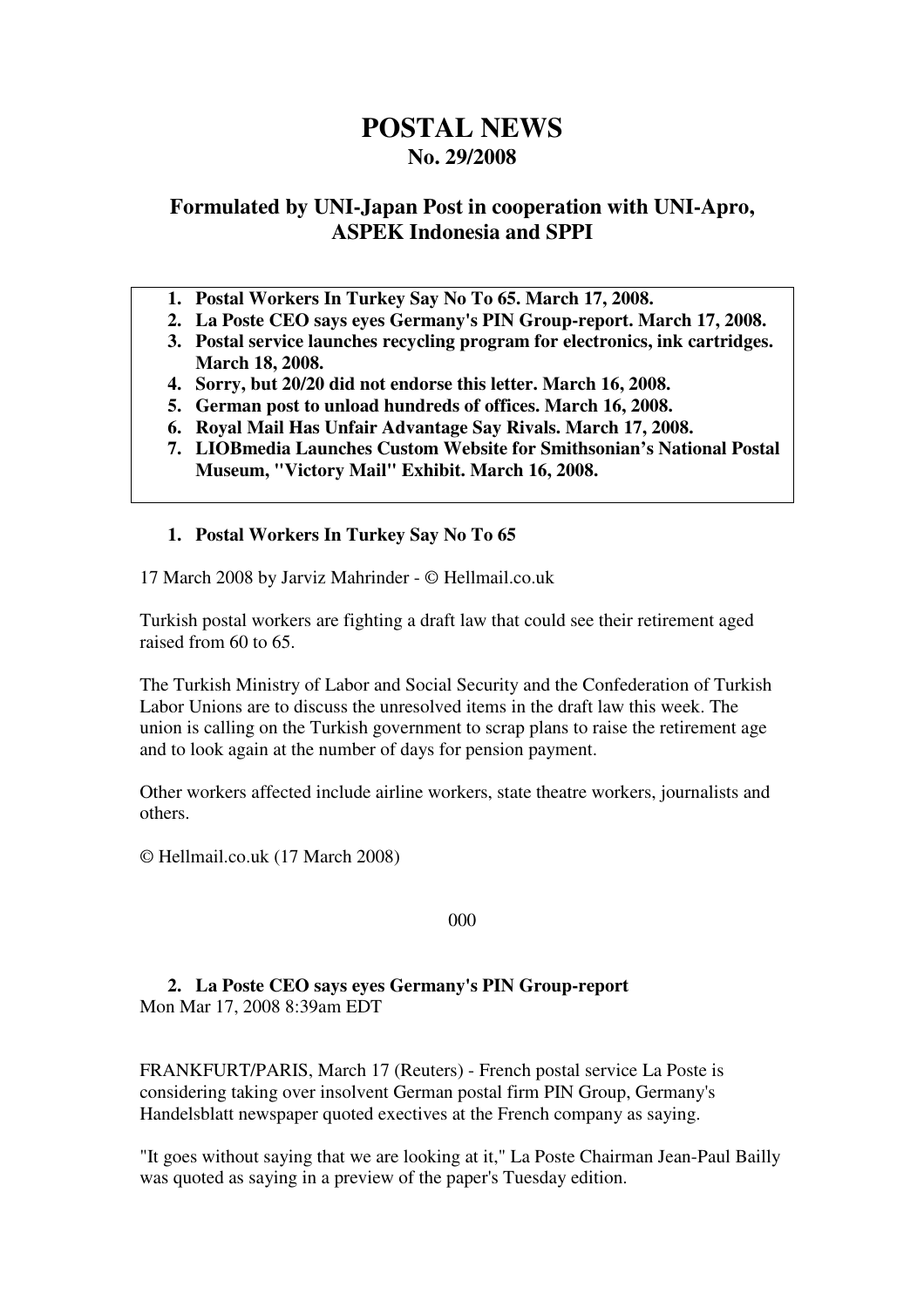Raymond Redding, head of La Poste's mail division, was quoted as saying: "Parts of PIN are viable and therefore interesting. Takeover possibilities in the mail business are very rare."

La Poste planned to reach a decision by the end of this month, the paper added.

La Poste, which is owned by the French government, did not have any immediate comment on Monday when contacted by Reuters.

PIN ran into financial difficulties after German publisher Axel Springer (SPRGn.DE: Quote, Profile, Research), which owns 64 percent of PIN, gave up on a rescue for the business in December after the German government agreed to a minimum wage for postal workers.

This came ahead of liberalisation of the sector and amid pressure from dominant German mail company Deutsche Post (DPWGn.DE: Quote, Profile, Research).

© Reuters 2008 All rights reserved

000

**3. Postal service launches recycling program for electronics, ink cartridges**  Tribune staff report March 18, 2008

The U.S. Postal Service launched a pilot program Monday that encourages customers to mail outmoded electronics and used inkjet cartridges to a recycling center in California.

Customers can pick up free envelopes for the Mail Back program at post offices nationwide, including about 300 in the Chicago area, to mail small electronics - including digital cameras, MP3 players and BlackBerries -- to the U.S. Postal Service.

The envelopes are pre-labeled to go to the recycling center, which is run by Clover Technologies Group.

000

#### **4. Sorry, but 20/20 did not endorse this letter**

(Created: Sunday, March 16, 2008 9:49 AM EDT) | Text Size | print  $|e$ -mail

 This week a new version of an old scam has come around in the form of a chain letter that promises a return of hundreds of thousands of dollars for an investment of a mere \$199 and your time.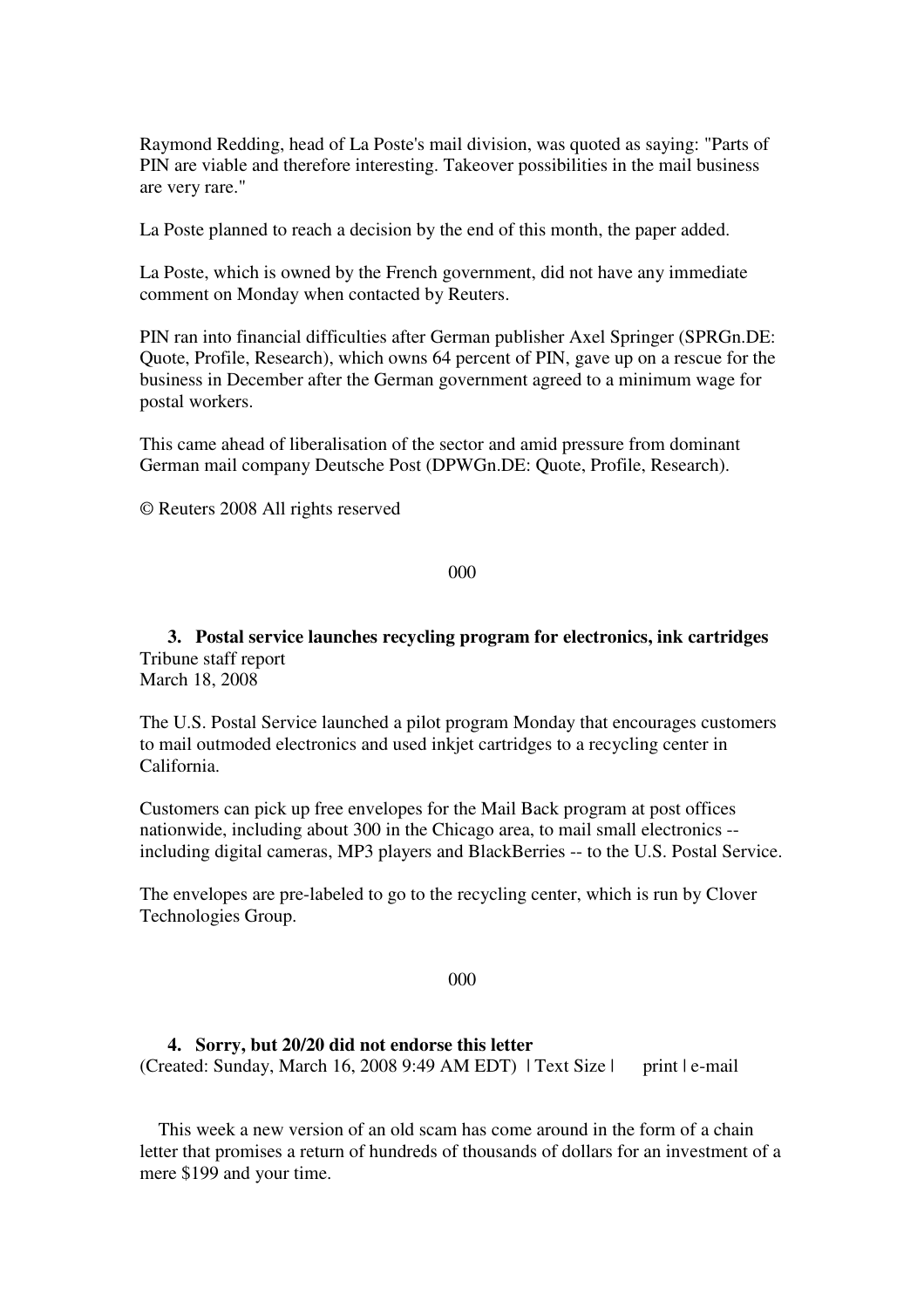"AS SEEN ON OPRAH & 20/20," the letter shouts in capital letters. "Proven by various, highly-respected U.S. TV and radio programs as being 100 percent legal, feasible and true," it goes on to say.

 "This is not a pyramid scam... This is people helping people, plain and simple." The letter then itemizes your expenses, should you decide to hop on to this moneymaking train, from \$6 that you send to the people on a list in the letter (\$1 to each of six letter participants) to \$78 for postage to mail out 200 similar letters of your own.

 Then comes the most important part: A note purportedly from a retired attorney claims that he made more than \$2 million off this scam by sending out an addition 500 letters. For skeptics who don't want to make a whole bunch money and then go to jail because it was illegal to do so by sending out letters asking people to send \$1 to six people on a list, this so-called attorney also explains how one little line in the letter makes it 100 percent legal.

 And the line? For this letter to be legal, this legal adviser says, you have to offer something in return for the dollar. "So, when you send a dollar to each of the six people on the list, you must include a slip of paper with the words, 'Please put my name on your mailing list.' This is the key to the program."

 So is letter legal and therefore the answer to the prayers of anyone who's trying to make an honest million?

#### No.

 No, it is not an honest way to earn a living because extra line or no line, it's still a chain letter and it's still illegal. And no, Oprah and 20/20 did NOT endorse this letter. In fact, just a few weeks ago, Elizabeth Leamy, a consumer correspondent for ABC News, debunked this letter's lie in a report she did for ABC on Jan. 28.

 If you need something more convincing to discourage you from adding your name to the chain, simply visit the U.S. Postal Service's Web site at www.usps.com and read what the Post Office has to say about chain letters.

 First and foremost, "They're illegal if they request money or other items of value and promise a substantial return to the participants," the Postal Service explains.

 "Chain letters are a form of gambling and sending them through the mail (or delivering them in person or by computer, but mailing money to participate) violates Title 18, United States Code, Section 1302, the Postal Lottery Statute," the Postal Service continues.

 So there you have it. Chain letters are illegal, attorney or no attorney, and whether any TV station or celebrity endorses them or not. (Maybe there's a reason why this "retired" lawyer is retired, since he doesn't seem to fully understand the law.)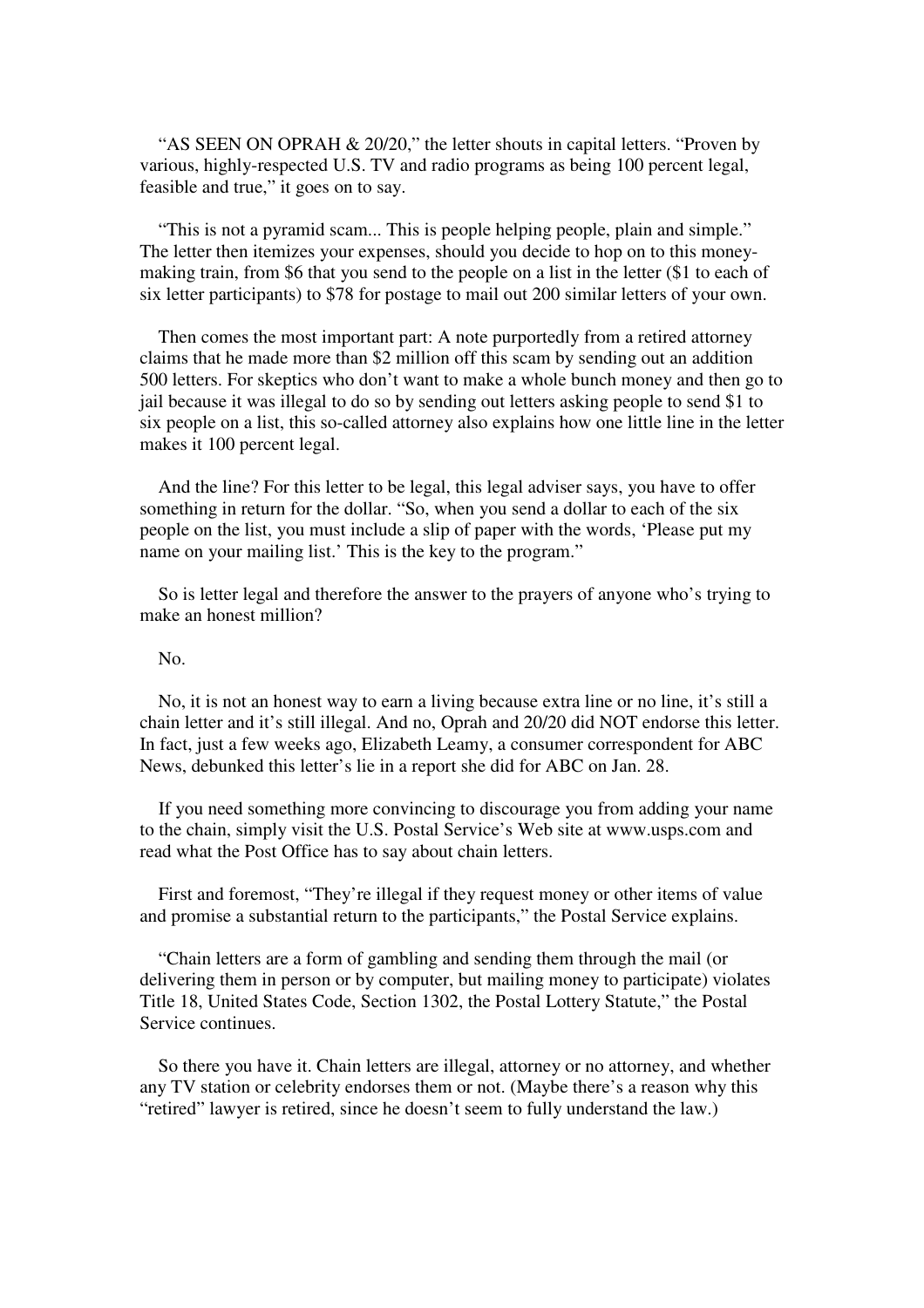An important note here is that a growing scam in the past few years has been to hijack and use legitimate logos and high-profile names — such as Target, Wal-Mart and Oprah — to fool victims into believing a scam is not a scam.

 But even if they weren't illegal, the amount of a money chain letter promises is based on the premise that every single person who receives the letter will do what the letter asks — meaning 200 people have to send it out to 200 others, who in turn send it out to 200 others and so on, with everybody sending out the dollars to the names on the list, until everybody's received their million or so dollars.

 Put that way, it's easy to understand why you would be lucky to even break even, should you decide to participate: This pyramid scheme works only if everybody does everything right. And the people on the top, who are late getting into the game? Since the world has a finite number of people you could reach through this system, in order for anyone at the top to make any money, everybody would have to start all over again, and keep it going, sort of like a round-robin.

 So don't believe it. This chain letter is both illegal and hopeless. If you get one, the U.S. Postal Service asks that you take it to your local postmaster or nearest postal inspector, and let them take care of it.

 TIP OF THE WEEK: According to the Postal Service, chain letters that ask for items of minor value, such as picture postcards or recipes are OK to mail, since they are not things of value within the meaning of the law. However, caveat emptor: I once participated in a dish towel chain mail that sounded fun. I bought some fancy dish towels and mailed them out to the first person on the list, put my name on the bottom of the list and waited for my own pretty presents to arrive.

That was 27 years ago. I am still waiting.

#### 000

#### **5. German post to unload hundreds of offices**

2 days ago

FRANKFURT (AFP) — Germany's privatised postal service said Sunday it planned to sell hundreds of its branch offices to other companies but had no plans to cut jobs in the process.

A Deutsche Post spokesman said it was stepping up an ongoing strategic shift by unloading the overwhelming majority of its 850 smaller post offices on local businesses such as supermarkets, bakeries or news agents.

The new owners would then offer the same products and services alongside their own core businesses.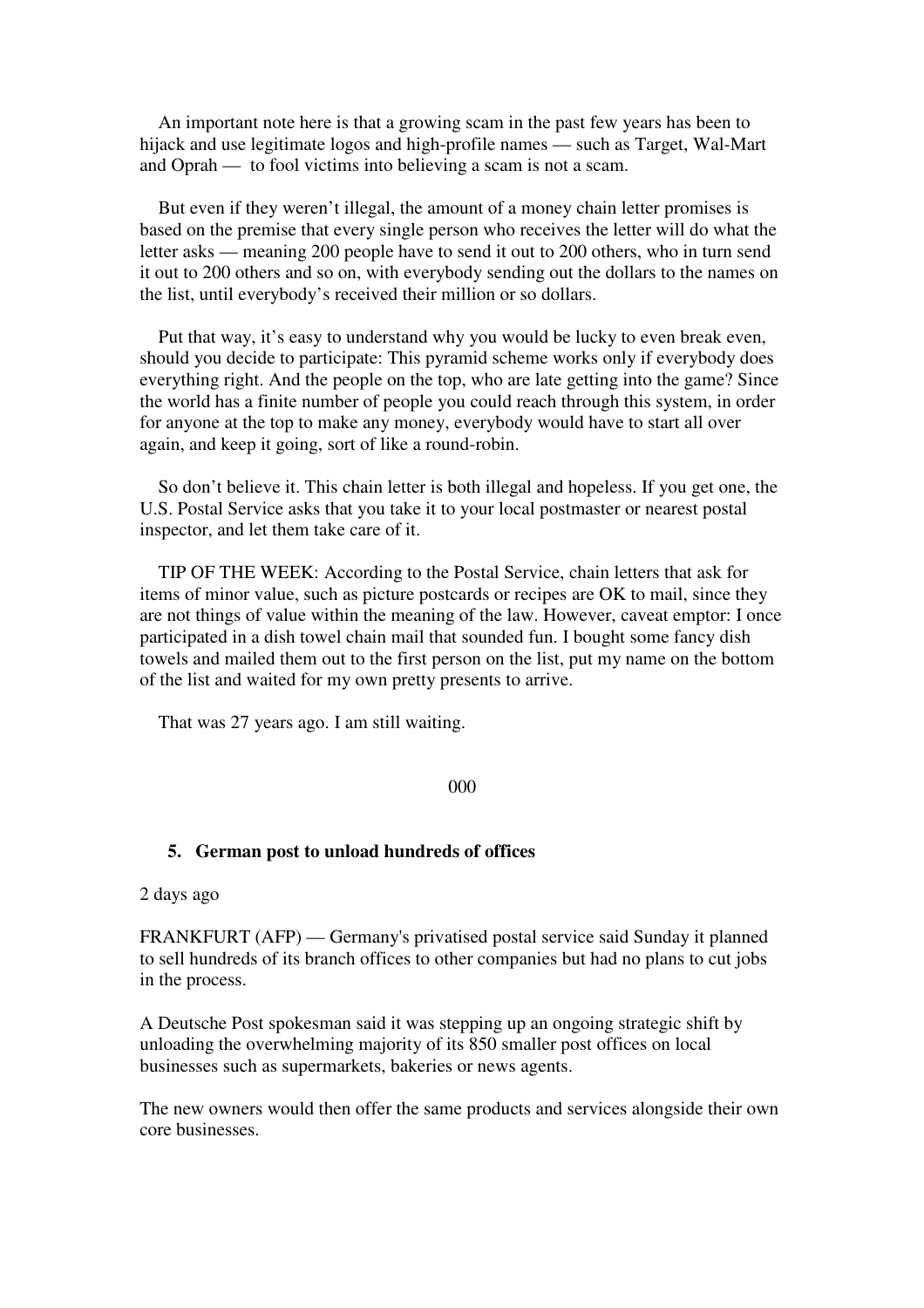A report in the daily Luebecker Nachrichten said some 700 post offices with about 3,000 employees would be affected as part of a cost-cutting drive.

"We have never laid off any staff in this reorganisation," the spokesman said, adding that most of the branch offices had few employees.

Deutsche Post closed about 400 branch offices in recent years and now works with more than 8,000 partner-run offices.

The Bonn-based company suffered a heavy blow last month with the departure of chairman Klaus Zumwinkel who is under investigation in Germany's biggest-ever tax evasion probe.

Zumwinkel had overseen the privatisation of Deutsche Post, which was formed in 1990 to take over the mail activities of the state-run postal services.

The company went public in 2000 and is now a giant in the logistics sector.

#### 000

### **6. Royal Mail Has Unfair Advantage Say Rivals**

17 March 2008 by Steve Lawson - © Hellmail.co.uk

Royal Mail is coming under further pressure as rivals urge Postcomm, the UK postal regulator, to recommend the scrapping of the VAT exemption currently attached to Britain's biggest postal operator.

TNT Post says that the present VAT 'advantage' is weighted wholly in Royal Mail's favour although for the moment, Royal Mail is still responsible for providing the Universal Service - a burden not placed on rivals.

DX Mail Services also echo what they say is an unfair advantage. Chief executive James Greenbury said: "It (Royal Mail) has a number of advantages over all of the competition which have to be levelled out. They don't have to charge VAT and we do. It takes out 40% of the market."

DX is perhaps the only rival that doesn't rely on Royal Mail for final delivery and operates a document and package service to designated points across the UK. TNT has run pilot schemes in some UK cities, but Royal Mail still remains the dominant player in the final mile service because it already has the infrastructure in place. Rivals looking to compete directly with Royal Mail would need to invest heavily to provide a complete end-to-end service and it is unclear if and when this might happen, but in the shorter term rivals say that the VAT status needs a complete rethink and should reflect a more competitive market.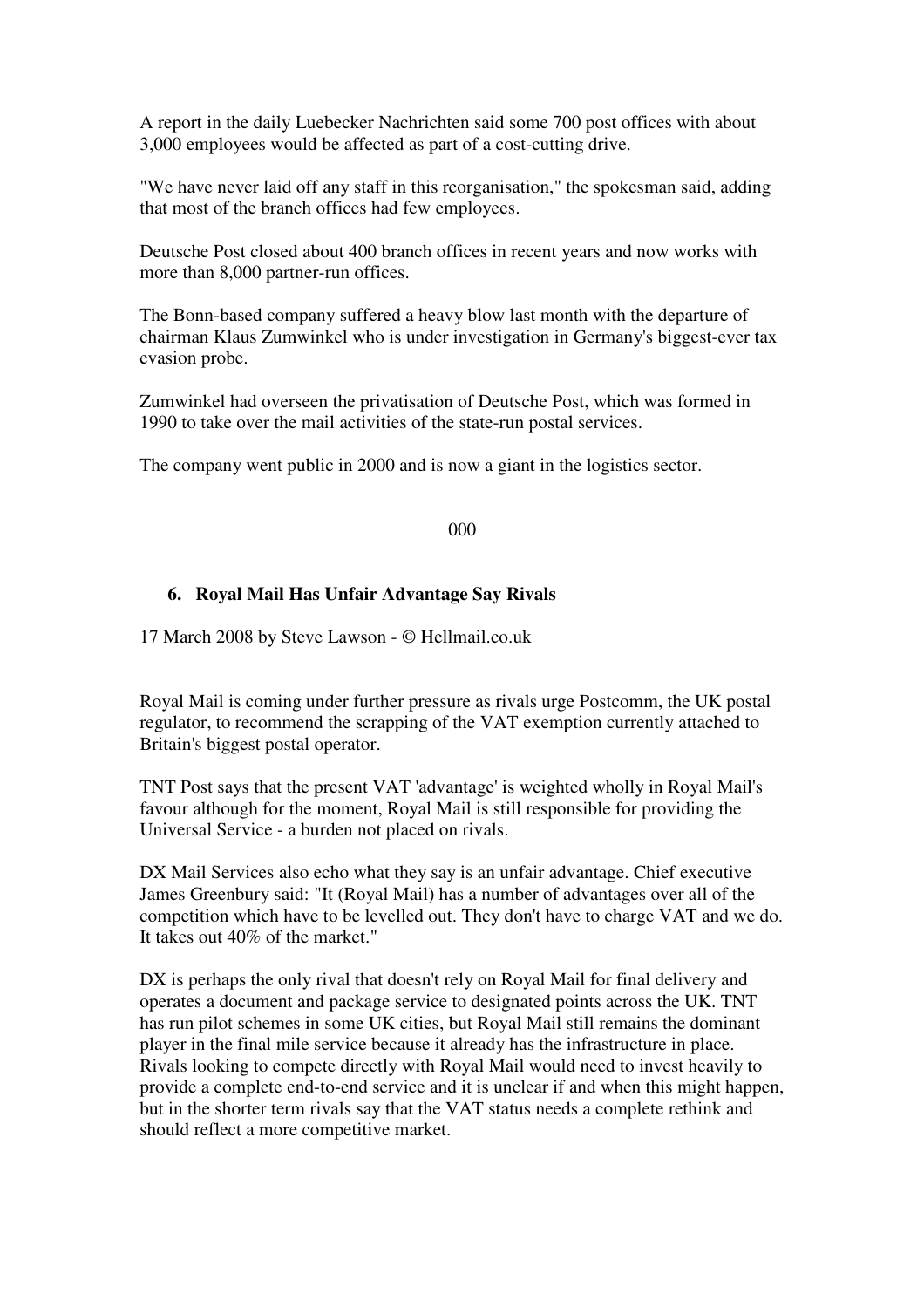Any change in the VAT rates applicable to postal services has to be passed by government but with a Postcomm questionaire on the future of regulatory framework and futher discussion by the Department for Business, Enterprise and Regulatory Reform due this Summer, it seems likely that any ideas to liven up the postal market will be seriously considered.

Whilst the concept of Postal Liberalisation inside the EU was never aimed at the domestic market, progress in the UK has been slow in the business sector and has seen a sharp drop in terms of the frequency and availability of services to the domestic mail market. Some efforts have been made to introduce a target scheme to protect the Universal Service but competition has forced Royal Mail to cut anything deemed as 'frills' - within the guidelines of the Postal Services Act, and through pressure by Postcomm to get a grip on it's operating costs. It has also restructured its operating hours to meet EU legislaton and to make it more efficient.

Pat McFadden MP, on behalf of the Department for Business, Enterprise and Regulatory Reform, said that effective choice would be partly through access agreements with Royal Mail but that true end-to-end services need to be available too.

For Royal Mail, Postcomm, and the Department for Business, Enterprise and Regulatory Reform, it could be a challenging year to say the least, made more difficult by the fact that Royal Mail's biggest shareholder is the government itelf.

© Hellmail.co.uk - Postal Industry News

000

# **7. LIOBmedia Launches Custom Website for Smithsonian's National Postal Museum, "Victory Mail" Exhibit**

Washington, DC, March 16, 2008 --(PR.com)-- The new website showcases the museum's collection of World War II V-Mail correspondence. "V" for "Victory," a popular WWII symbol, was the inspiration for the name of this new-fangled correspondence style. The website features a flash timeline of V-Mail, an interactive flipbook that will take users through the process of how microfilm letters are created and comprehensive information about the practice of V-Mail during World War II.

"I've heard nothing but excellent complements on the website from staff and have already heard from a man in Pennsylvania who has used the site for more reference research," says Lynn Heidelbaugh, Assistant Curator for the National Postal Museum, "He is planning on bringing his grandfather, a V-Mail operator vet, to the museum soon!"

LIOBmedia has incorporated a simple yet sophisticated look to the website. The website has been built using easy navigation, uniformity and accessibility to all users.